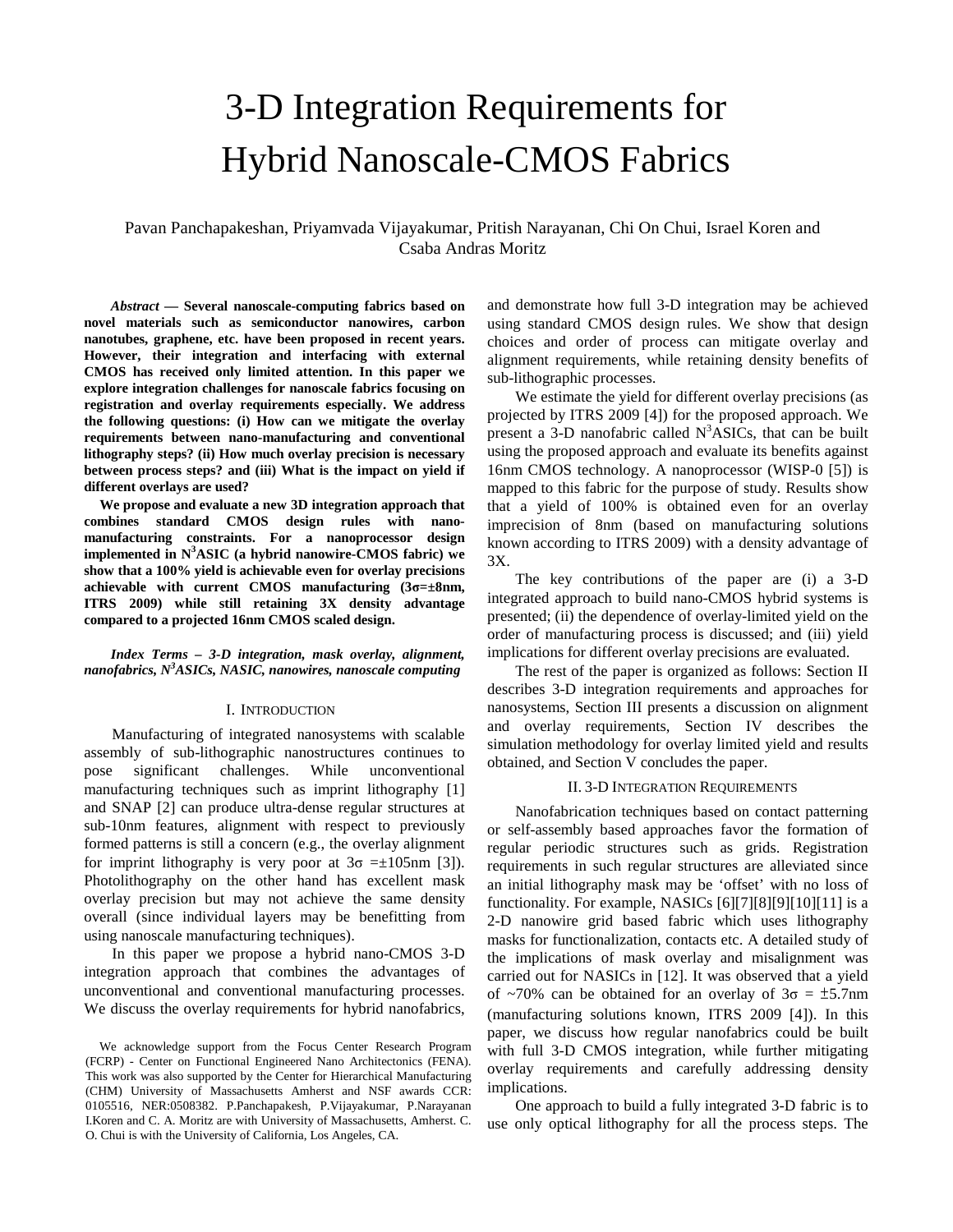

Figure 1 NW design rules for 3-D integration

extremely good overlay precision of CMOS can be exploited with this approach. Therefore, yield obtained will be comparable to CMOS process yield. However, the approach is expected to have low density when compared to techniques that use self-assembly/unconventional nanofabrication techniques since it is limited by optical lithography.

 A second approach would be to use unconventional approaches on top of a conventional manufacturing flow to obtain a 3D integrated fabric of high density. Such an approach has been examined in CMOL [13] and FPNI [14] nanofabrics, where unconventional techniques such as nanoimprint are necessary after the fabrication of CMOS layers. As mentioned previously, overlay alignment precision needed for imprint lithography is  $3\sigma=\pm 105$ nm [3], which implies significant challenges in alignment against previously defined lithographic features. Such a large overlay misalignment can contribute to significant yield loss (or conversely trading-off much of the density benefit using well separated features for acceptable yield) and is not ideal.

 Our current work lays emphasis on the importance of the manufacturing sequence when unconventional and conventional manufacturing techniques are employed in conjunction. We propose a nano-CMOS integration approach, which considers the *order of manufacturing process steps* along with fabric design choices; these aid in



Figure 2 A Nano-CMOS 3-D integrated fabric



Figure 3 A simplified manufacturing sequence

mitigating mask overlay while still achieving an ultra dense fabric.

In this approach a single unconventional manufacturing is carried out *a priori* to all lithography steps to define highdensity nanostructures. This overcomes the overlay challenge for nano-manufacturing, since the first step of the manufacturing sequence would not have any overlay requirement. Furthermore if the defined nanostructure pattern is regular (e.g. parallel arrays), the first lithographic mask has overlay tolerance, i.e. it may be 'offset' over the array without yield loss. All subsequent steps could be lithographic with excellent overlay precision. This approach achieves 3-D integration without any special manufacturing requirements while ensuring finer nanoscale resolution (and consequently higher density) than can be achieved with lithography at the bottom (where the logic density is improved).

 To enable direct integration into a conventional lithography flow, CMOS design rules (Fig. 1) are followed for all subsequent steps such as creation of metal vias, interconnect, contact rails etc. Fig. 1 shows the design rules across nanoscale features and lithographic scale length λ. Width and spacing of the bottom nanowire grid must adhere to CMOS design rules. The CMOS design rules for 16nm were as projected by ITRS and [15]. Metal 1 pitch and via spacing determine the spacing between the nanowire bundles. This is projected to be 40nm for 16nm technology node.

 A fabric incorporating these principles of 3-D integration is Nanoscale 3-D Application Specific Integrated Circuits ( $N<sup>3</sup>ASICs$ ) [16] (Fig. 2). The fabric can be built on a single ultra-thin SOI wafer, with a direct-patterned nanowire logic plane surrounded by support CMOS circuitry (e.g. for external control). Lithographically defined vias or areadistributed interfaces connect the nanowire arrays through a  $CMOS$  metal stack. Detailed  $N<sup>3</sup>ASIC$  description and evaluations can be found in [16].

The step-by-step 3-D integration approach for  $N<sup>3</sup>ASICs$ is shown in Fig. 3. Nanowires may be direct-patterned on Silicon-on-Insulator substrates (Fig. 3A) through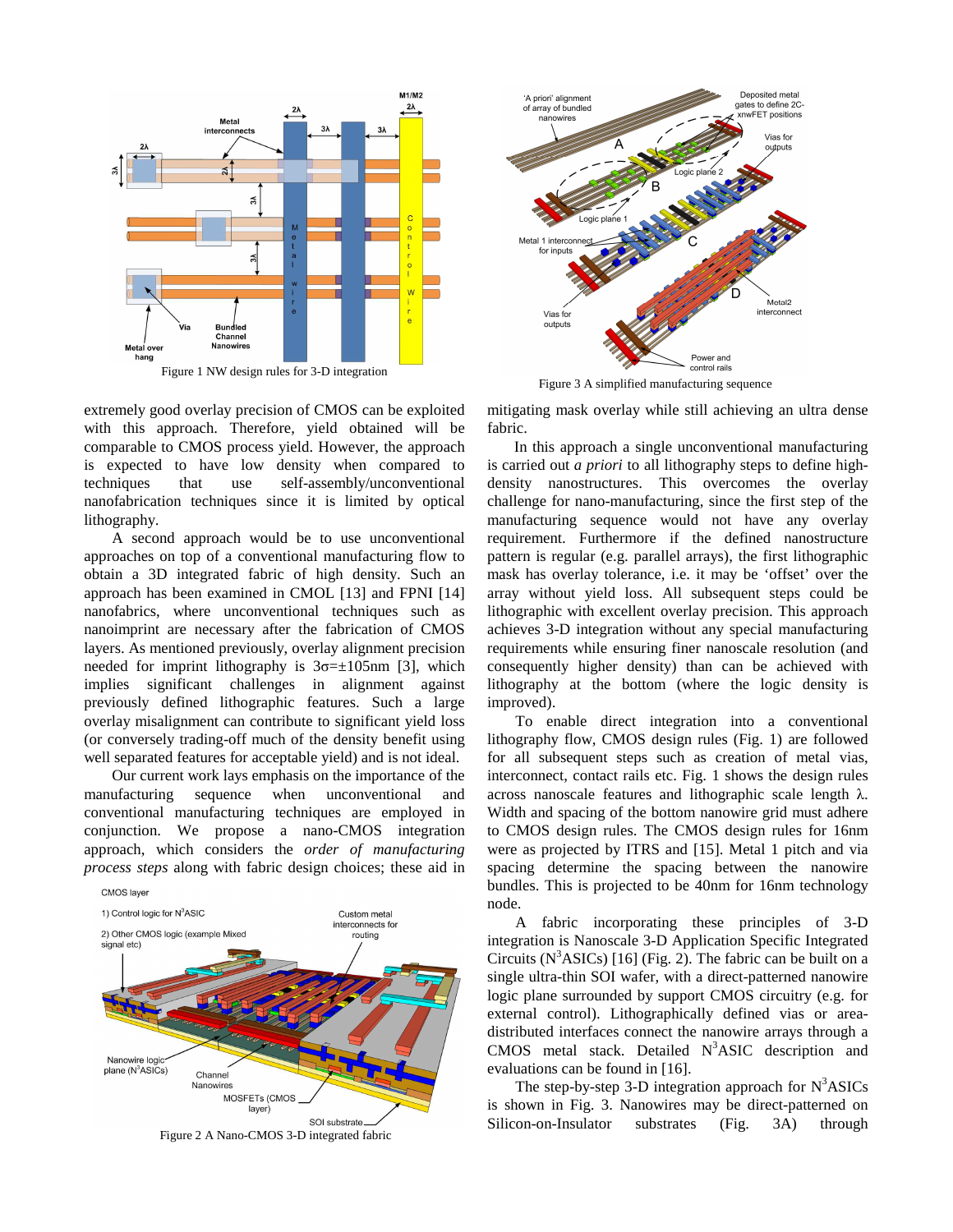

Figure 4 Nanowires and the alignment markers in the same mold for NIL technique

unconventional approaches such as SNAP and imprint lithography. Since metal vias are used to contact channel nanowires, the spacing of the channel nanowires is determined by design rules for via spacing. Since channel nanowires could have much smaller dimensions than metal vias, they are bundled into pairs to make better contact, and provide for dual channel crossed-nanowire field-effect transistors (2C-xnwFETs) [16].

 Following the *a priori* patterning of nanowire layers, lithography is used for contact creation and metal gate deposition. This step defines the positions of logic planes and transistors on the grid to achieve the required functionality (Fig. 3B). A self-aligning ion implantation is then used to create  $n+/p/n+$  regions. Finally, metal stacks implement interconnects similar to traditional CMOS. Metal 1 is used to connect inputs as shown in Fig. 3C. Metal 2 is used to connect two different logic planes as depicted by Fig. 3D. Area-distributed standard pins or vias are used to connect inputs and outputs of the nanowire logic planes to the CMOS routing stack. Metal interconnects and vias help in achieving arbitrary routing.

 $N<sup>3</sup>ASICs$  is found to be 3X denser than CMOS for a processor design. The density advantage of  $N<sup>3</sup>ASICs$  is due to the dense nanowire array at the bottom (implying the use of devices with smaller dimensions when compared to conventional CMOS FETs), use of single type FET to realize logic, implicit latching on the nanowires (which ensures that there is no need for area expensive latches and flip-flops) and finally reduced transistor count compared to CMOS.





Figure 6 Mask registration during functionalization step

Since the nanowire layer confirms to CMOS design rules, the spacing between the nanowires is greater compared to a 2-D grid based NASIC fabric. While the NASIC fabric is 33X denser [6] than functionally equivalent CMOS WISP-0 design, the use of design rules, while alleviating manufacturing requirements, reduces the density advantage of  $N^3$ ASICs to 3X.

# III.ALIGNMENT AND MASK OVERLAY

 Nanowire patterning may be carried out using NIL [1] or SNAP [2]. As mentioned, this step is carried out prior to any lithographic step and hence has no overlay requirement. In addition, alignment markers can be created for registration of photolithographic steps at the same time as the logic nanowires. If NIL is used, alignment markers for subsequent lithography steps and logic nanowires can be part of the same mold and hence transferred to the substrate in a selfaligned fashion as shown in Fig. 4. In the case of SNAP, where an arbitrary alignment marker may be difficult to achieve, patterned nanowires of different dimensions can be used as Moire patterns/fringes [17].

 Since the underlying pattern of nanowires is uniform, this allows the first lithographic mask to be horizontally offset with some tolerance and still achieve correct functionality. Fig. 5 demonstrates the mask registration process during contact creation step. Fig. 5(a) shows the nanowires and the alignment markers created using technique like NIL. Fig. 5(b) shows the first lithographic step. Alignment marker (AM# 1) 1 is used as the alignment target and the mask is perfectly aligned in this scenario. New alignment markers (AM# 2) are created during the contact step which is used for aligning subsequent mask. Fig. 5(c) shows an excessive misalignment case which results in nanowires being not contacted by the power rails resulting in a defective chip.

 Fig. 6 shows the defects that are caused due to the mask misalignment during functionalization to create metal gates and 2C-xnwFETs [18]. A large vertical misalignment leads to an incorrectly shorted device, impacting the yield. Also, this step has little tolerance to horizontal misalignment as contacts have already been defined. Fig. 6(b) shows correctly functionalized devices despite some overlay Figure 5 Mask registration during contact creation step misalignment (demonstrating the misalignment tolerance in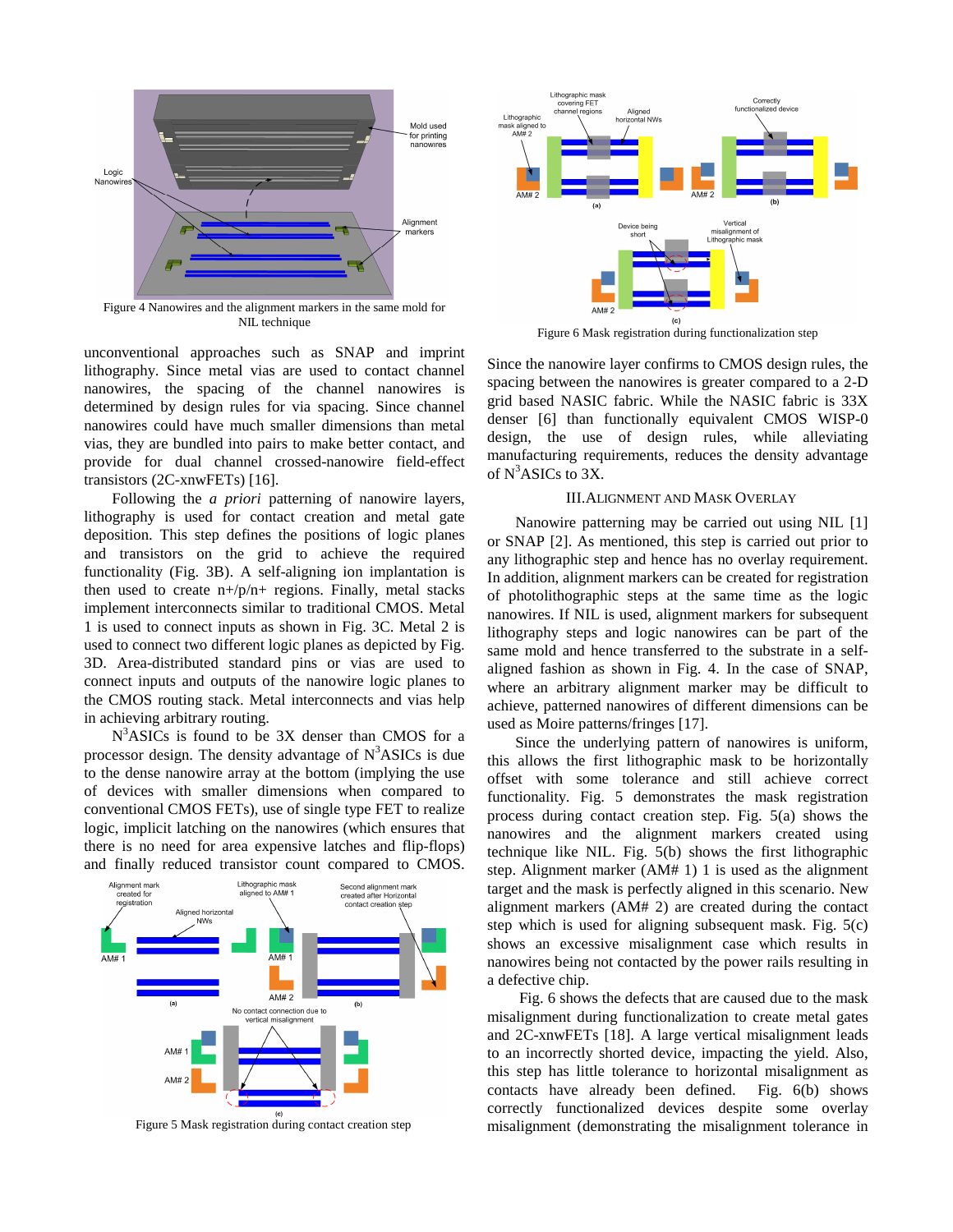

Figure 7 Yield vs. Overlay for 3D integrated fabric

this step). Fig. 6(c) shows shorted devices due to excessive overlay misalignment. Additional alignment markers (not shown in Fig. 6) will be created during this step which will be the alignment targets for the subsequent step.

### IV. OVERLAY SIMULATION RESULTS

 The WISP-0 [5][6] nanoscale processor design was mapped onto the  $N<sup>3</sup>ASIC$  fabric. Overlay misalignment between successive masks were modelled as Gaussian random variables, and Monte Carlo simulations were carried out in a custom simulator to determine the number of functioning chips. The simulations were carried out for several 3σ overlay misalignment values projected by ITRS 2009 [4].

 The manufacturing of 3D integrated fabric employs usage of large number of masks. The contact creation and metal gate deposition steps are the most critical to mask overlay (since they involve alignment to the smallest features) and contribute significantly to the yield loss. Yield loss due to mask overlay during metal stack creation is minimal (identical to conventional CMOS). Hence metal stacks higher than M2 layer have not been considered in these simulations.

 The results in Fig. 7 show that close to 99% yield may be obtained for  $3\sigma = \pm 9$ nm overlay (manufacturing solutions known as per ITRS 2009) when constructing a uniform nanowire bundle with  $\lambda$ =8nm (16nm technology node) in the 3D integrated fabric. Within a bundle the width of nanowires is 5nm each, with 6nm spacing to accommodate 16nm vias. Fig. 7 shows that even with a pessimistic mask overlay projection of  $3\sigma=\pm16$ nm a yield of 83% can be observed. These overlay requirements are far less stringent than the requirement for 16nm CMOS (3σ=±3.3nm for 16nm CMOS, per ITRS 2009).

 It is evident from the results that the use of regular structure (like the nanowire arrays in  $N<sup>3</sup>ASICs$ ) does not impose stringent constraints on overlay precision requirement. Further, fewer masks are required to manufacture this fabric which is beneficial from both yield and cost perspective.

 The simulation methodology employed enables addressing key overlay and registration requirements. It is possible to estimate the overlay-limited yield for a range of overlay projections. It is also possible to address sensitivity

of the overlay-limited yield to key fabric parameters such as the width and pitch of nanowires.

# V.CONCLUSION

 We present a 3-D integration and fabric approach. By analyzing the available design choices and careful consideration of the order of manufacturing processes, the impact of mask overlay is mitigated. The  $N<sup>3</sup>ASIC$  3-D nanofabric, built using these principles, consists of a regular dense nanowire array at the bottom, followed by CMOS interconnect layers on the top is 3X denser than CMOS and is realizable with available manufacturing techniques at very minimal yield loss. Assuming an overlay precision of 9nm or better results in a yield of 100%. In contrast, irregular structures would have more stringent mask overlay requirements. For example, the proposed approach also has considerably greater tolerance  $(\sim 3X)$  to overlay imprecision than 16nm CMOS that requires a 3nm precision at 16nm node as per ITRS 2009.

#### **REFERENCES**

- [1] T. Mårtensson, P. Carlberg, M. Borgström, L. Montelius, W. Seifert, and L. Samuelson, "Nanowire Arrays Defined by Nanoimprint Lithography," *Nano Letters*, vol. 4, no. 4, pp. 699-702, Apr. 2004.
- [2] D. Wang, Y. Bunimovich, A. Boukai, and J. R. Heath, "Twodimensional single-crystal nanowire arrays," Dec-2007. [Online]. Available: http://www.nanoarchive.org/1853/.
- [3] C. Picciotto, J. Gao, Z. Yu, and W. Wu, "Alignment for imprint lithography using nDSE and shallow molds," *Nanotechnology*, vol. 20, no. 25, p. 255304, Jun. 2009.
- [4] "2009 ITRS http://www.itrs.net/Links/2009ITRS/Home2009.html."
- [5] T. Wang, M. Ben-naser, Y. Guo, and C. A. Moritz, "Wire-streaming processors on 2-D nanowire fabrics," *IN NANOTECH 2005. NANO SCIENCE AND TECHNOLOGY INSTITUTE*, 2005.
- [6] C. A. Moritz, P. Narayanan, and C. O. Chui, "Nanoscale Application-Specific Integrated Circuits," in *Nanoelectronic Circuit Design*, N. K. Jha and D. Chen, Eds. Springer New York, 2011, pp. 215-275.
- [7] P. Narayanan, M. Leuchtenburg, T. Wang, and C. A. Moritz, "CMOS Control Enabled Single-Type FET NASIC," in *2008 IEEE Computer Society Annual Symposium on VLSI*, Montpellier, France, 2008, pp. 191-196.
- [8] T. Wang, P. Narayanan, and C. Andras Moritz, "Heterogeneous Two-Level Logic and Its Density and Fault Tolerance Implications in Nanoscale Fabrics," *IEEE Transactions on Nanotechnology*, vol. 8, no. 1, pp. 22-30, Jan. 2009.
- [9] C. A. Moritz et al., "Fault-Tolerant Nanoscale Processors on Semiconductor Nanowire Grids," *IEEE Transactions on Circuits and Systems I: Regular Papers*, vol. 54, no. 11, pp. 2422-2437, Nov. 2007.
- [10] T. Wang, P. Narayanan, and C. A. Moritz, "Combining 2-level logic families in grid-based nanoscale fabrics," in *2007 IEEE International Symposium on Nanoscale Architectures*, San Jose, CA, USA, 2007, pp. 101-108.
- [11] P. Narayanan, C. A. Moritz, K. W. Park, and C. O. Chui, "Validating cascading of crossbar circuits with an integrated device-circuit exploration," in *2009 IEEE/ACM International Symposium on Nanoscale Architectures*, San Francisco, CA, USA, 2009, pp. 37-42.
- [12] P. Vijayakumar, P. Narayanan, I. Koren, C. M. Krishna, and C. A. Moritz, "Impact of Nanomanufacturing Flow on Systematic Yield Losses in Nanoscale Fabrics," in *2011 IEEE/ACM International Symposium on Nanoscale Architectures*, 2011.
- [13] X. Ma, D. B. Strukov, J. H. Lee, and K. K. Likharev, "Afterlife for silicon: CMOL circuit architectures," in *Nanotechnology, 2005. 5th IEEE Conference on*, 2005, pp. 175-178 vol. 1.